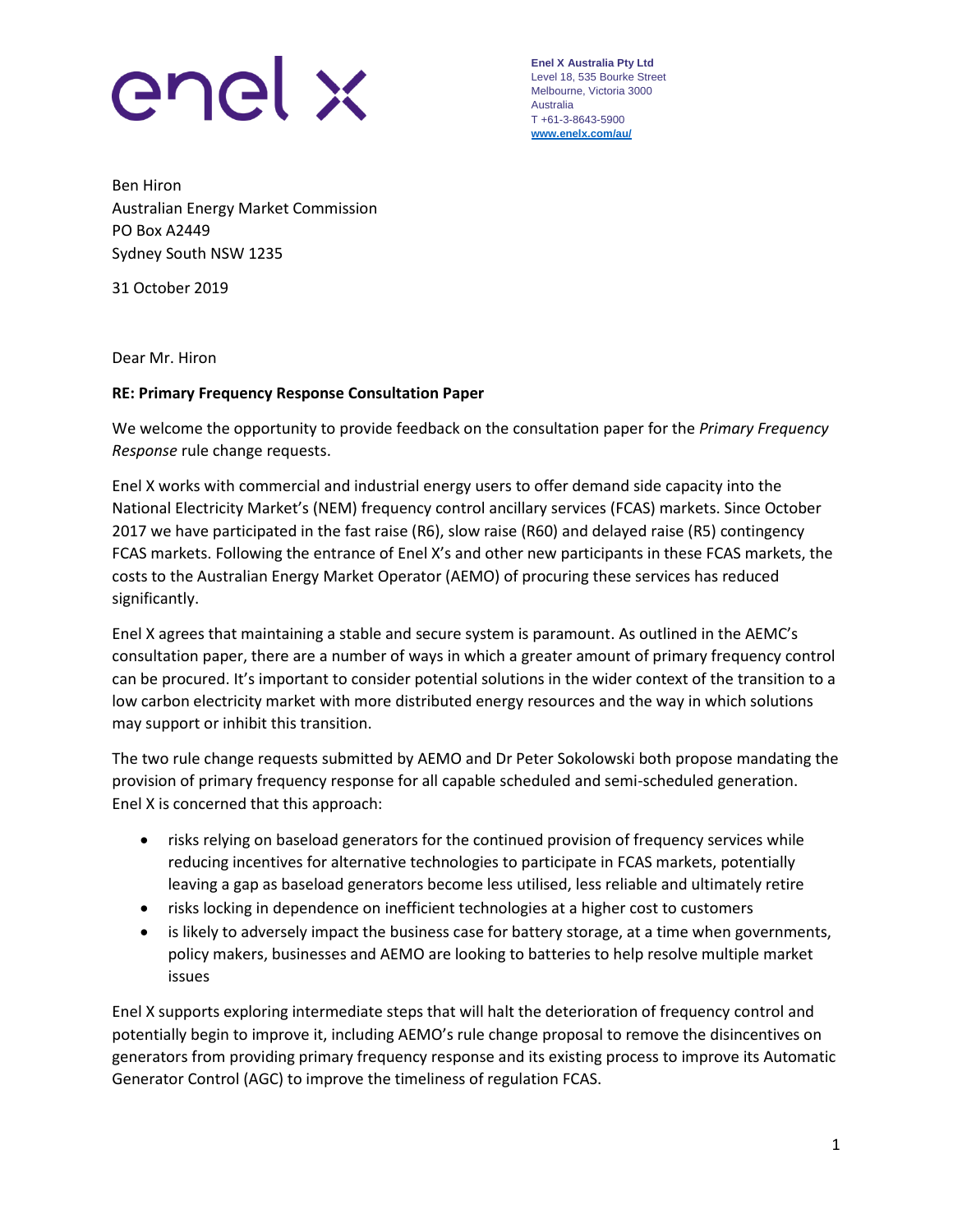Enel X considers that a market-based approach to providing primary frequency control will provide better outcomes in the long term, including by supporting the timely roll-out of battery storage and allowing more efficient technologies to develop and replace baseload generators as they become less reliable and ultimately exit the market. Ensuring we have an operating market is the best way to enable the participation of flexible, lower-cost alternatives that are better suited to the changing operating paradigm.

We acknowledge the immediacy of the issue and, as such, propose that an appropriate interim step is to explore a contracting solution. However, it is critical that work continue on developing a more efficient long-term solution.

We look forward to the opportunity to work through the issues with the AEMC and AEMO to identify a solution that not only maintains grid security, but does so at low cost to consumers in the long term and in a way that supports continued investment in new technologies. This submission sets out Enel X's feedback on specific aspects of the consultation paper. If you have any questions relating to this submission, please do not hesitate to contact me.

Regards

Elisabeth Ross Consultant, Industry Engagement and Regulatory Affairs [elisabeth.ross@enel.com](mailto:claire.richards@enel.com)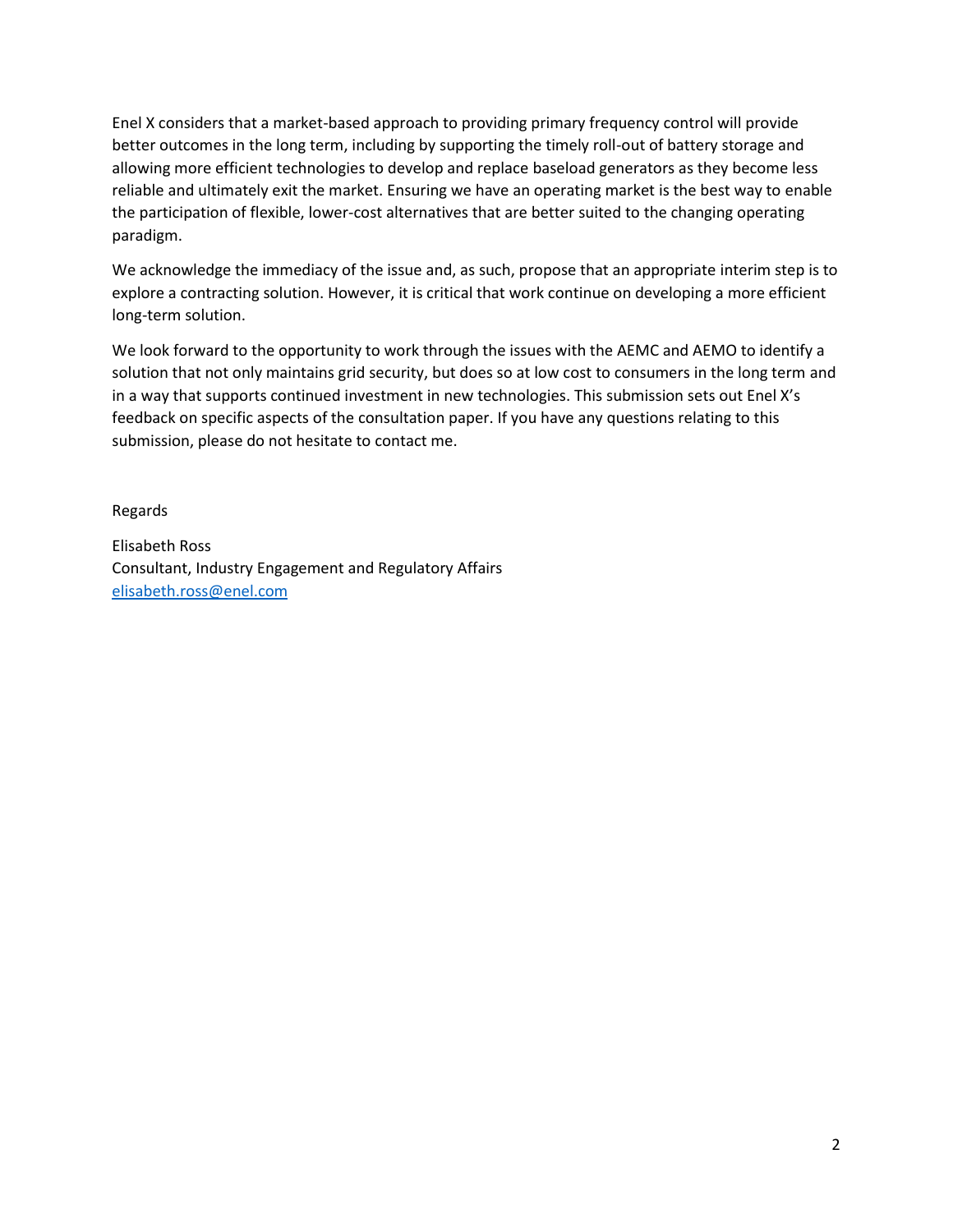# **1. CONTEXT FOR THIS RULE CHANGE**

Enel X notes AEMO's concerns that frequency is increasingly difficult to manage. Enel X agrees that maintaining a safe, stable and secure grid is paramount. However, it is important to consider the potential solutions to the issue in the wider context of the transition to a low carbon electricity market.

The NEM is at a critical turning point. Traditional baseload fossil fuel generators, which have also been the main source of inertia and primary frequency response to date, are becoming less reliable and exiting the market. 5,000 MW of coal-fired generation is expected to reach the end of its technical life by 2030, with a further 9,000 MW expected to retire by 2040<sup>1</sup>.

AEMO has stated that as fossil-fuelled generation is replaced with non-synchronous generation, "*frequency control services will need to be increasingly sourced from non-traditional sources (for example, from battery storage systems, demand-based resources, and renewable generation)*" 2 .

It is important to provide the right conditions for these solutions to develop and be online in the immediate future, as baseload fossil fuel generators are pushed to lower utilisations, as a result of increasing renewable penetration, and begin retiring as early as 2022. Indeed, as we see increases in renewable penetration, particularly in the middle of the day, typical baseload generators will have decreasing utilisation at these times and thus increasingly be unavailable to provide PFR. Moreover, as these base load generators begin to near their technical life, they may contribute to an increased number of frequency events. **It's critical to lay the groundwork for a secure grid not just today but into the future.**

More generally, there is wide acknowledgement that battery storage will play a key role in the NEM going forward. As AEMO has noted in its Integrated System Plan (ISP):

*To support the flexibility and system security required of this future energy mix, the ISP shows a strong role for energy storage that can shift renewable energy production at scale and provide firming support as well as system security*. 3

Similarly, the Energy Security Board has noted in the context of its NEM post-2025 review:

*The future market design will need to provide sufficient incentives for efficient investment in firm, dispatchable generation or storage throughout this transition.<sup>4</sup>*

Conditions need to be right to allow investment to occur in battery storage. FCAS markets currently provide an important source of revenue that helps make investment in battery storage commercial. Batteries are important not just for system security, but also for providing other services such as firming capacity. In considering potential solutions to improve PFR, it is therefore important to consider the potential impact on the rollout of battery storage, not just in terms of their ability to provide frequency control, but the whole range of services they are expected to provide as the market transitions away from fossil fuel generation.

We note the AEMC's intention that "when the fundamental system security needs are met, the Commission will seek to investigate further improvements to the frequency control arrangements to increase the overall economic efficiency of frequency control in the NEM". The short term and long term cannot be considered in isolation from each other: any solution that the AEMC implements in the

 $\overline{\phantom{a}}$ 

<sup>1</sup> AEMO, Integrated System Plan, July 2018, p21-22

<sup>2</sup> AEMO, Integrated System Plan, July 2018, p68.

<sup>3</sup> AEMO, Integrated System Plan, July 2018, p84.

<sup>4</sup> ESB, Post 2025 Market Design Issues Paper, September 2019, p18.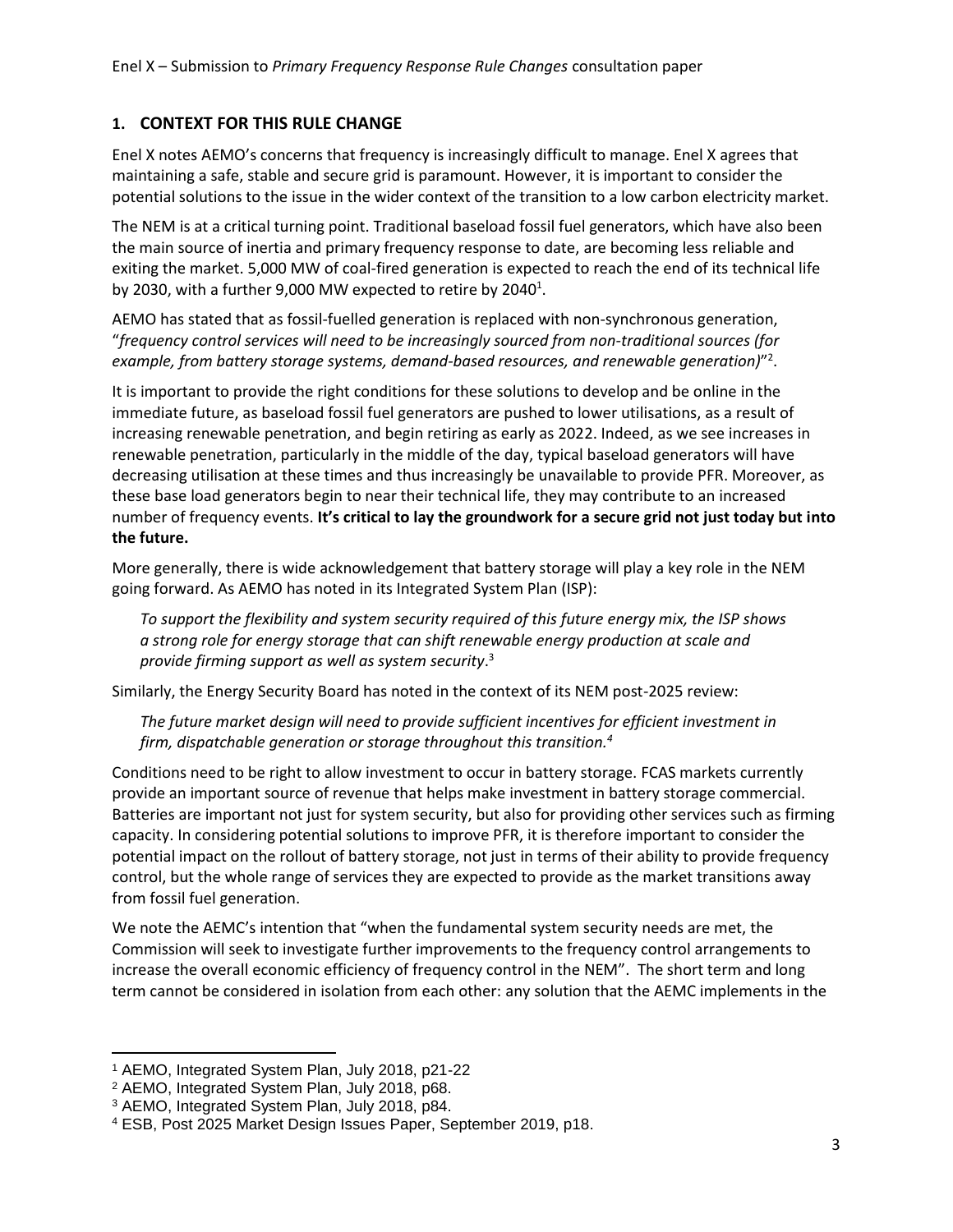short term will necessarily influence longer term outcomes. Enel X encourages the AEMC to consider carefully the longer term impact of any solution not just on frequency control but on the wider NEM.

# **2. UNDERSTANDING THE PROBLEM**

We agree that the grid would benefit from AEMO having additional tools with which it can manage frequency.

AEMO has provided evidence that there have been increased deviations in frequency away from 50 Hz and increased excursions outside the normal operating frequency band (NOFB). However, we have not seen any quantification of the costs of operating in an environment of increased fluctuations in frequency. Without better understanding the costs it is difficult to evaluate the relative merits of potential solutions. In particular, it's difficult to know whether a more intrusive regulatory solution such as mandating all scheduled and semi-scheduled generators provide PFR is warranted, versus alternative solutions that may be able to achieve a sufficiently stable grid at lower cost.

In addition, Enel X considers an important step is understanding how much PFR is actually required in the NEM. It is not clear from the evidence provided that the market needs to shift from a few generators providing PFR to all capable generators providing PFR.

# **3. CONCERNS WITH MANDATING PRIMARY FREQUENCY RESPONSE**

AEMO has indicated the urgent need to address the deterioration in frequency control to maintain the safe, secure and reliable operation of the power system. While we agree it is important to halt and begin to reverse the deterioration in frequency control, there is no evidence to suggest that requiring all scheduled and semi-scheduled generators to provide PFR is a proportionate solution.

We have a number of concerns with the proposals that PFR should be mandated for all scheduled and semi-scheduled generators:

- 1. The cost and benefits of the proposed solutions have not been quantified and imposing a mandate will likely result in inefficient provision of PFR
- 2. There is a risk of locking in higher costs
- 3. Mandated PFR risks stymying the market for batteries and other technology solutions

Further details on each of these points is provided below.

## **3.1. Understanding the costs and benefits of the proposed solution**

The costs and benefits of mandating that all scheduled and semi-scheduled generators provide PFR have not been quantified. AEMO identifies the following costs associated with its proposal:

- Costs of changing plant control systems to provide PFR
- Direct costs of the provision of PFR, including wear and tear and additional fuel costs, for generators not currently providing PFR.<sup>5</sup>

While AEMO does not expect these to be material in most cases, it should be possible to quantify these costs to better understand the impact of the proposed solution, and the financial burden on AEMO in providing compensation to generators for changing their systems.

 $\overline{\phantom{a}}$ <sup>5</sup> AEMC Consultation Paper, p64.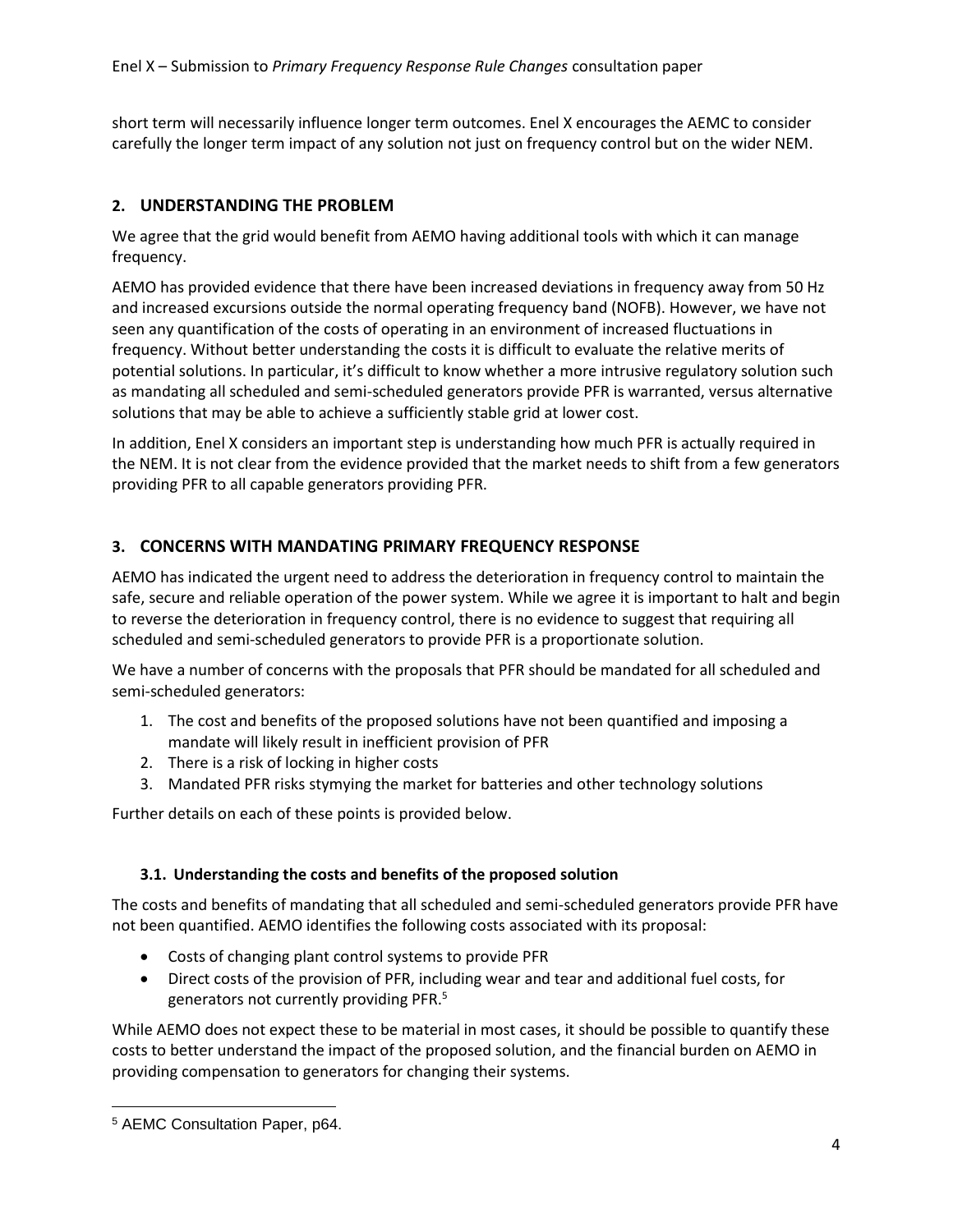AEMO notes that one of the consequences of operating at the edges of the NOFB is increased wear and tear on plant.<sup>6</sup> However, providing PFR can also contribute to wear and tear and reduced operating efficiency, all of which can be expensive. For example, our sister company Endesa operates the Carboneras coal-fired plant in Spain. The Spanish system's procurement of ancillary services is much less sophisticated than the NEM's. For PFR, there is no market, only a mandate for all generators to provide the service. At this coal plant, these costs are so significant that Endesa has built a 20 MW battery facility on site.<sup>7</sup> The idea is that the frequency response is provided by the battery system, allowing the main plant to run more efficiently and avoid the wear and tear. While, viewed narrowly, this makes economic sense for Endesa as a more cost-effective way to meet their obligation, it is clearly less efficient than allowing market signals to drive investment in battery systems with appropriate locations and capabilities to provide the most valuable services.

As the above example suggests, different generators have different capabilities and costs associated with providing PFR. AEMO has acknowledged this to some extent. For example, they have proposed that standing exemptions from complying with the Primary Frequency Response Requirements would apply for the steam turbine components of CCGT plant and for plant when operating in synchronous condenser mode. They also note that generators may seek exemptions where a plant cannot be modified or requires "significant augmentation" to provide PFR.<sup>8</sup> The AEMC's consultation paper also states that all plants would be required to comply "provided the upfront costs of plant modification are reasonable in AEMO's opinion".<sup>9</sup>

However, there is no indication or guidance of what might constitute "significant augmentation" or "reasonable" costs. Without understanding this, it is difficult to know what the costs associated with mandated PFR might be.

# **3.2. There is a risk of locking in higher costs**

The AEMC has noted it will first consider system reliability, with opportunities to improve efficient provision of PFR to be considered later.

It's not clear how the AEMC could introduce a more efficient approach if it first proceeded with the option for AEMO to pay for all capable scheduled generators and semi-scheduled generators to augment their plant and be required to provide PFR. Augmenting existing generation plant means locking in higher cost solutions until those plants fail. Once augmented, it's not clear how a more efficient solution could be introduced ex post.

A major financial impact of the proposed rule change will result from AEMO providing compensation to generators for changing their system. This will be an immediate impact and will not be reduced or recouped by a move to a more efficient provision of PFR in the future, thus there will be no relief from this cost.

Further, without understanding how much PFR is required, there is a strong risk that mandating its provision by scheduled and semi-scheduled generators will result in more PFR than is actually required. Ultimately, customers will bear the cost of over-procuring PFR.

Mandated provision of PFR will also stifle potential innovation in the provision of PFR.

 $\overline{\phantom{a}}$ <sup>6</sup> AEMC Consultation Paper, p21.

<sup>7</sup> See e.g. [https://www.endesa.com/en/press/news/d201709-endesa-signs-agreement-eps.html.](https://www.endesa.com/en/press/news/d201709-endesa-signs-agreement-eps.html)

<sup>8</sup> AEMC Consultation Paper, p61.

<sup>9</sup> AEMC Consultation Paper, p59.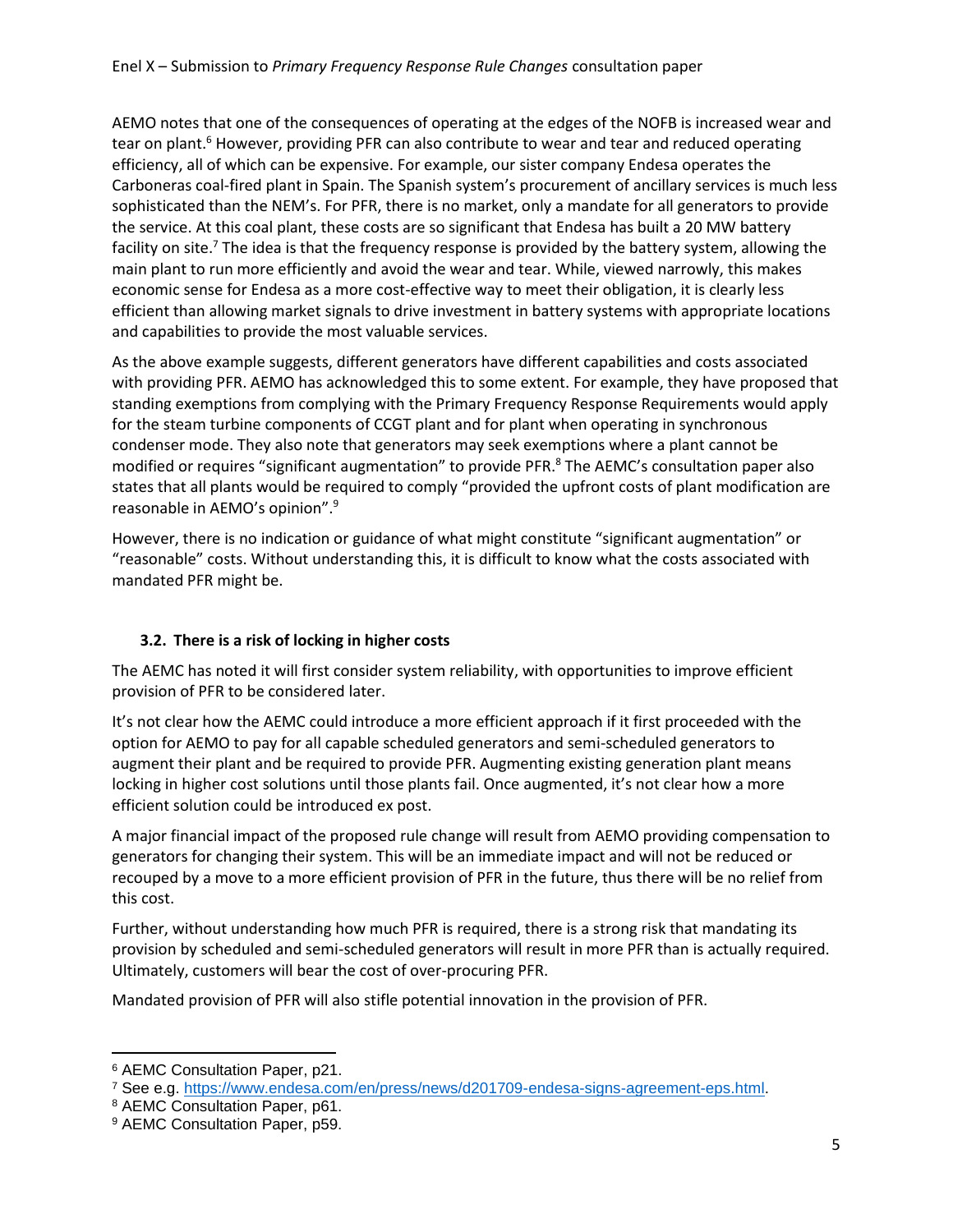## **3.3. Stymying the market for batteries and other FCAS providers**

The consultation paper notes that "Generators may … experience a potential decrease in generator revenue from contingency FCAS markets due to increased supply pushing down FCAS prices"<sup>10</sup>.

It is worth noting that it's not just generators that participate in FCAS markets. Since 2017, demand response and batteries have provided contingency FCAS services. As AEMO noted, there will be increasing reliance on storage, demand side and renewable resources to provide frequency services. There is a risk that a significant fall in price will not only prevent some of these new resources coming online, but could also result in existing players leaving the market due to a fall in investor confidence. While this could benefit customers in the short term in the form of lower prices, it may leave a critical gap in multiple forms of frequency response capabilities as baseload generators become less reliable, as discussed below.

Enel X embraces competition, and indeed has contributed to bringing down the cost of contingency raise FCAS services through introducing additional competition in the form of demand side response as a market ancillary service provider. However, having AEMO pay to augment generating plant to provide PFR, which can then be used to offer services in the FCAS markets, creates a market distortion and gives a "leg-up" to baseload generators.

Further, the current commercial case for batteries relies on a number of revenue streams, one of which is revenue from participating in FCAS markets. A reduction in price in FCAS could jeopardise ongoing investment in battery storage, just as AEMO, the AEMC and others are outlining the need for increased investment in batteries as a solution to a range of NEM issues – not just frequency control services but also firming capabilities.

While the rule change purports to be technology neutral, in practice it will primarily be baseload generators providing PFR. Renewable generators will only be able to provide lower services, and only when they're operating. Similarly, hydro and peaking generators will only be able to provide PFR when these plants are operating, which is intermittently. Enabling PFR for these plants may have significantly higher marginal cost of enabling PFR (\$/GVA per available hour) compared to baseload generators, particularly where there is no mechanism to ensure PFR is available when required.

This leaves baseload generators providing the majority of the response. However, these generators are increasingly operating at minimum loads, are becoming less reliable as they age and will ultimately exit the market.

Renewables are forcing wholesale prices down, and baseload generators are increasingly paring back their availability. We understand that some generators are already operating at minimum loads and are increasingly competing to remain on. This means there are likely to be gaps in PFR provision, due to baseload generators' own physical operating constraints. These gaps will likely be both seasonal, as generators might choose longer maintenance gaps, as well as diurnal, as we see an increase in generation from rooftop PV.

Bloomberg New Energy Finance predicts economic curtailment of renewables due to negative prices to become more frequent in the NEM from  $2023^{11}$ , and accelerate dramatically from 2026, which is a harbinger for these 'availability gaps'. These will affect the availability of baseload plant to provide inertia both diurnally and seasonally.

 $\overline{a}$ <sup>10</sup> AEMC Consultation Paper, p64.

<sup>11</sup> BNEF, Australia Power Price Forecast, January 2019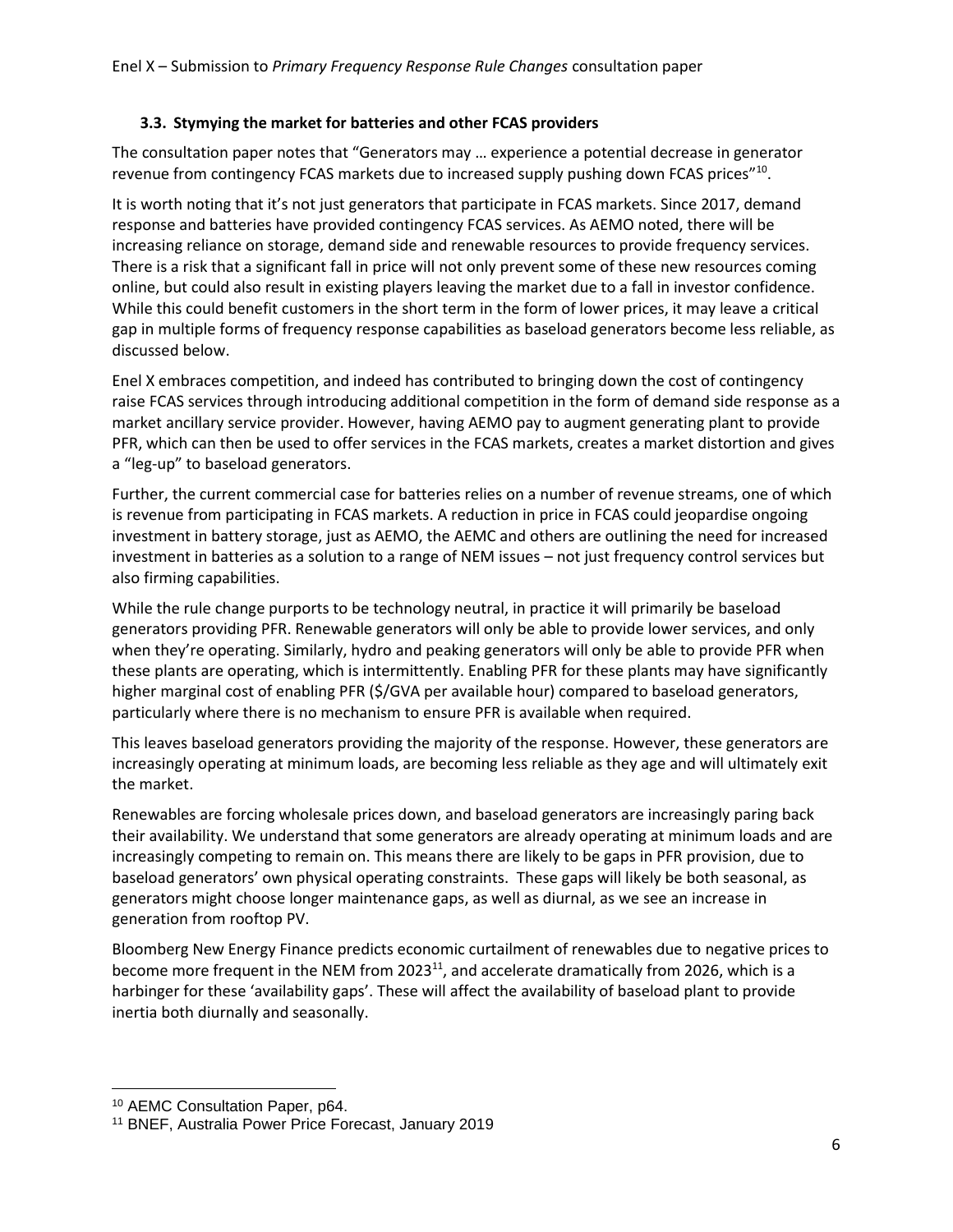Combined with our concern that the market for batteries and other technologies will be stymied, there is a risk that the frequency problem will simply be "kicked down the road" and that the problem will be much more acute as baseload generators are increasingly unable to respond to frequency events.

# **4. ENEL X SUPPORTS EXPLORING ALTERNATIVE OPTIONS**

Enel X considers there are a number of intermediate steps that could halt and ultimately reverse the deterioration of frequency control at a lower cost and with fewer detrimental impacts on other parts of the market.

- **Remove disincentives for providing PFR**
- **Improve AGC**
- **Regional procurement of FCAS**
- **Consideration of market based solutions**

Implementing these changes should help stabilise frequency, and improve system resilience, to allow further time to consider alternative, market-based options.

Enel X notes the alternative mechanisms to improve frequency performance presented by the AEMC in its consultation paper. At this stage, Enel X does not have a view on which of these would be most appropriate for the NEM in the longer term. However, for reasons outlined above, we consider that mandating the provision of FCAS is likely to be detrimental to the long term development of the NEM.

Rather, our preference is for market-based solutions that are truly technology neutral and allow alternative, more efficient technologies to be explored and implemented and ensure the NEM is wellplaced to continue to provide a secure and stable grid into the future as fossil fuel generators exit.

## **4.1. Remove disincentives for providing PFR**

Enel X support AEMO's suggestion to remove disincentives for generators providing PFR. We believe this is a logical step towards encouraging and incentivising the provision of PFR and should provide immediate help in halting any further deterioration in frequency control.

## **4.2. Improve AGC**

AEMO notes it already has a review underway. Improving the timeliness of response in secondary markets may assist in reducing the number of instances when frequency falls outside the NOFB. As such, Enel X support this review and improvement as a necessary step towards a more resilient system.

## **4.3. Regional procurement of FCAS**

We note that FCAS is procured for the whole NEM, with no minimums based on region, and therefore separation events can mean that FCAS is not available where it is needed. Setting minimum amounts of FCAS to be procured on a regional basis would provide the diversity required.

As detailed in AEMO's operating incident report, dated 10 January 2019, into the QLD and SA system separation on 25 August 2018, a key contributing factor to the incident was the regional distribution of FCAS reserves across the NEM. Thus, minimum regional procurement of FCAS can alleviate concerns